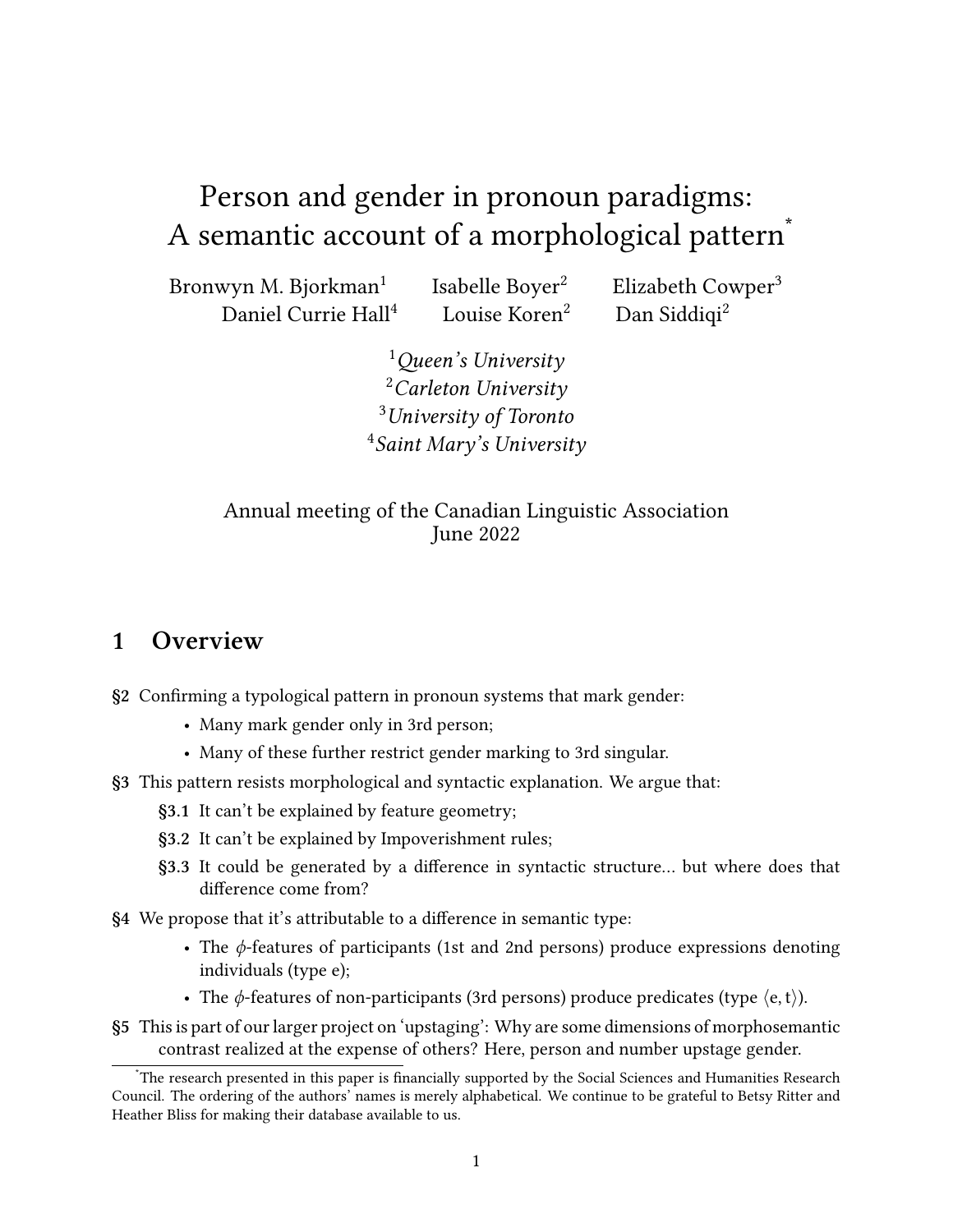### <span id="page-1-0"></span>**2 The phenomenon**

[Greenberg](#page-14-0) [\(1966](#page-14-0)) identifies the following interactions of morphological gender with person and number:

(1) Gender and person:

**Universal 44.** If a language has gender distinctions in the first person, it always has gender distinctions in the second or third person, or in both([Greenberg](#page-14-0) [1966](#page-14-0): 76).

- (2) Gender and number:
	- **Universal 37.** A language never has more gender categories in non-singular numbers than in the singular([Greenberg](#page-14-0) [1966:](#page-14-0) 75).
	- **Universal 45.** If there are any gender distinctions in the plural of the pronoun, there are some gender distinctions in the singular also([Greenberg](#page-14-0) [1966:](#page-14-0) 76).

[Plank and Schellinger](#page-14-1) [\(1997](#page-14-1)) refine [Greenberg](#page-14-0)'s generalizations based on evidence from additional languages:

- (3) [Plank and Schellinger](#page-14-1) ([1997:](#page-14-1) 94) on gender, number, and person:
	- i. A gender distinction in the singular authorizes the same gender distinction in nonsingular numbers of the corresponding person.
	- ii. A gender distinction in 3rd person singular authorizes the same gender distinction in 1st and/or 2nd person non-singular.
	- iii. A gender distinction in 3rd person non-singular needs no special authorization.
	- iv. If gender is limited to non-singular, a gender distinction in 3rd person authorizes the same gender distinction in 2nd person, which in turn authorizes the same gender distinction in 1st person.

If X and Y each 'authorize' Z, that means the presence of Z entails the presence of at least one or the other of X and Y. So, for example, any language that has gender distinctions in 1st person plural must also have at least one of:

- gender distinctions in 1st person singular
- gender distinctions in 3rd person singular
- gender distinctions in 3rd and 2nd person non-singular

Even assuming these generalizations remain uncounterexemplified as more languages are examined, it's not obvious how such disjoint implicational universals can be formalized—or whether they should.

[Siewierska](#page-14-2) [\(2013\)](#page-14-2): "Gender oppositions in personal pronouns are characteristic of the third rather than the first or second person."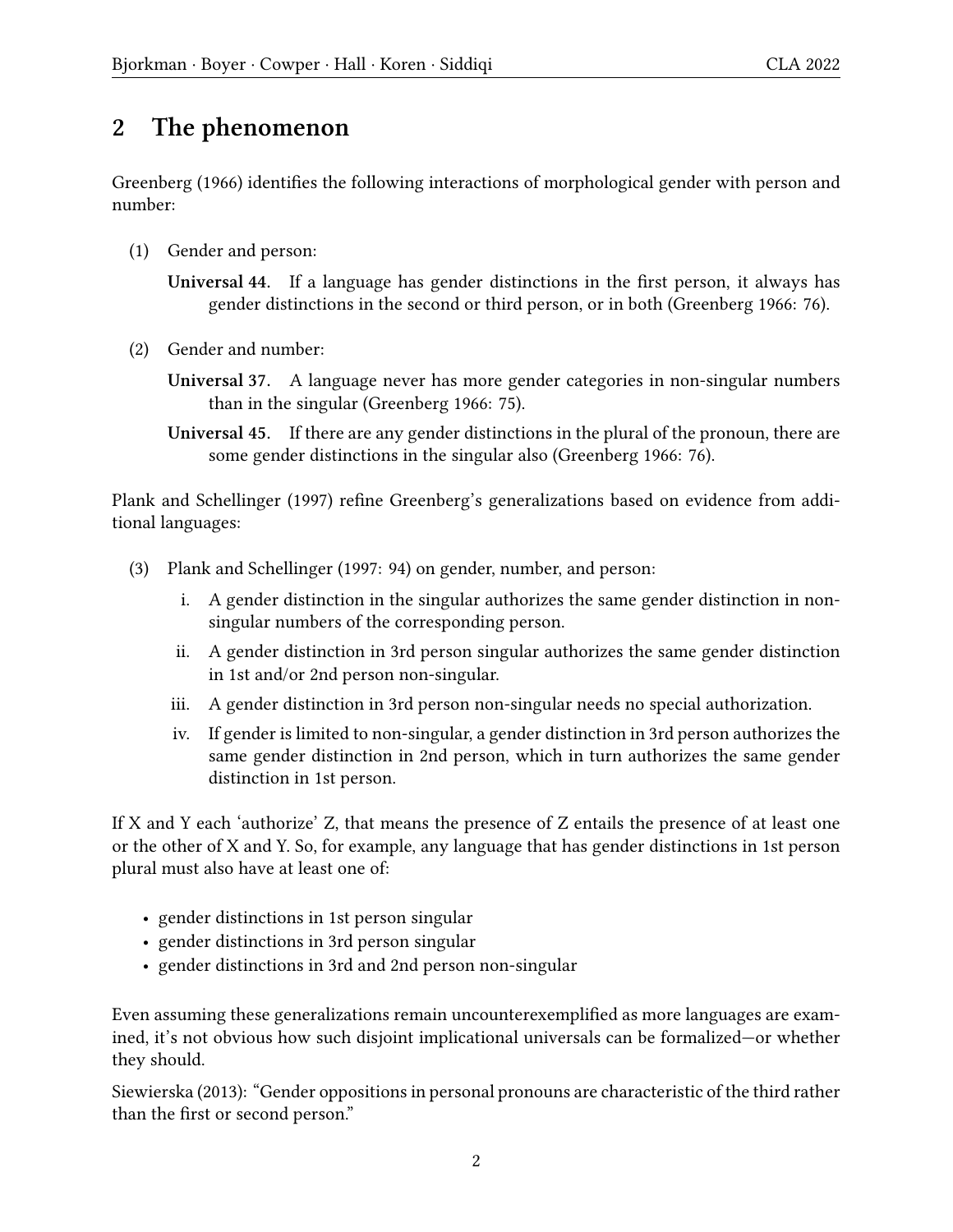In our survey of pronoun systems in 112 languages [\(Bjorkman et al.](#page-13-0) [2022](#page-13-0), starting from [Bliss and](#page-13-1) [Ritter'](#page-13-1)s [\(2009](#page-13-1)) database):

- 54 of these languages mark gender on at least some pronouns.
- Gender is marked only in 3rd person in 41 languages.
- Of these, it's limited to 3rd singular in 23.

Only one language we've surveyed so far (Iraqw; Cushitic, [Nordbustad](#page-14-3) [1988](#page-14-3)) marks gender on participant pronouns (specifically 2nd person ones) but not on 3rd person pronouns.

<span id="page-2-0"></span>

| PARTICIPANTS ONLY | PARTICIPANTS AND NON-PARTICIPANTS                                           |                                                                     | NON-PARTICIPANTS ONLY                                                                                                                                                                                                                                                                                                                                                                                |
|-------------------|-----------------------------------------------------------------------------|---------------------------------------------------------------------|------------------------------------------------------------------------------------------------------------------------------------------------------------------------------------------------------------------------------------------------------------------------------------------------------------------------------------------------------------------------------------------------------|
| 2nd only          | 1st, 2nd & 3rd                                                              | 2nd $&$ 3rd only                                                    | 3rd only                                                                                                                                                                                                                                                                                                                                                                                             |
| Iraqw             | Djingli,<br>Ngandi,<br>Rikbaktsa,<br>Slovenian<br>(Lithuanian)<br>(Spanish) | Arabic,<br>Bandjalang,<br>Hausa,<br>Hebrew,<br>Tamazight,<br>Tunica | Ainu, Albanian, Arapesh,<br>Asheninca, Awtuw, Basque,<br>Catalan, Chinook, Cubeo, Dieri,<br>Dutch, (Old) English, German,<br>Godie, Greek, Halkomelem,<br>Hinuq, Ho, IsiXhosa, Kaingang,<br>Kannada, Latin, Latvian,<br>Marshallese, Mixteco, Mohawk,<br>Pakaasnovos, Palauan, Polish,<br>Pomo, Romanian, Salish, Somali,<br>Sotho, Swedish, Telugu, Welsh,<br>Wolaytta, Xokleng, Yimas,<br>Zapoteco |
| 1                 | 6                                                                           | 6                                                                   | 41                                                                                                                                                                                                                                                                                                                                                                                                   |
|                   |                                                                             | 12                                                                  |                                                                                                                                                                                                                                                                                                                                                                                                      |

**Table 1:** *Gender marking by person*

Czech (West Slavic; [Janda and Townsend](#page-14-4) [2002](#page-14-4)) exemplifies the pattern in which gender contrasts are marked in the 3rd person in both numbers, but not in any other person:

|           | SING.     | PLUR.    |
|-----------|-----------|----------|
| 1         | já        | mγ       |
| 2         | $t\gamma$ | $\nu\nu$ |
| MASC.     | on        | oni      |
| 3<br>FEM. | ona       | ony      |
| NEUT.     | ono       | ona      |

**Table 2:** *Czech pronouns: Gender marked in 3rd person only*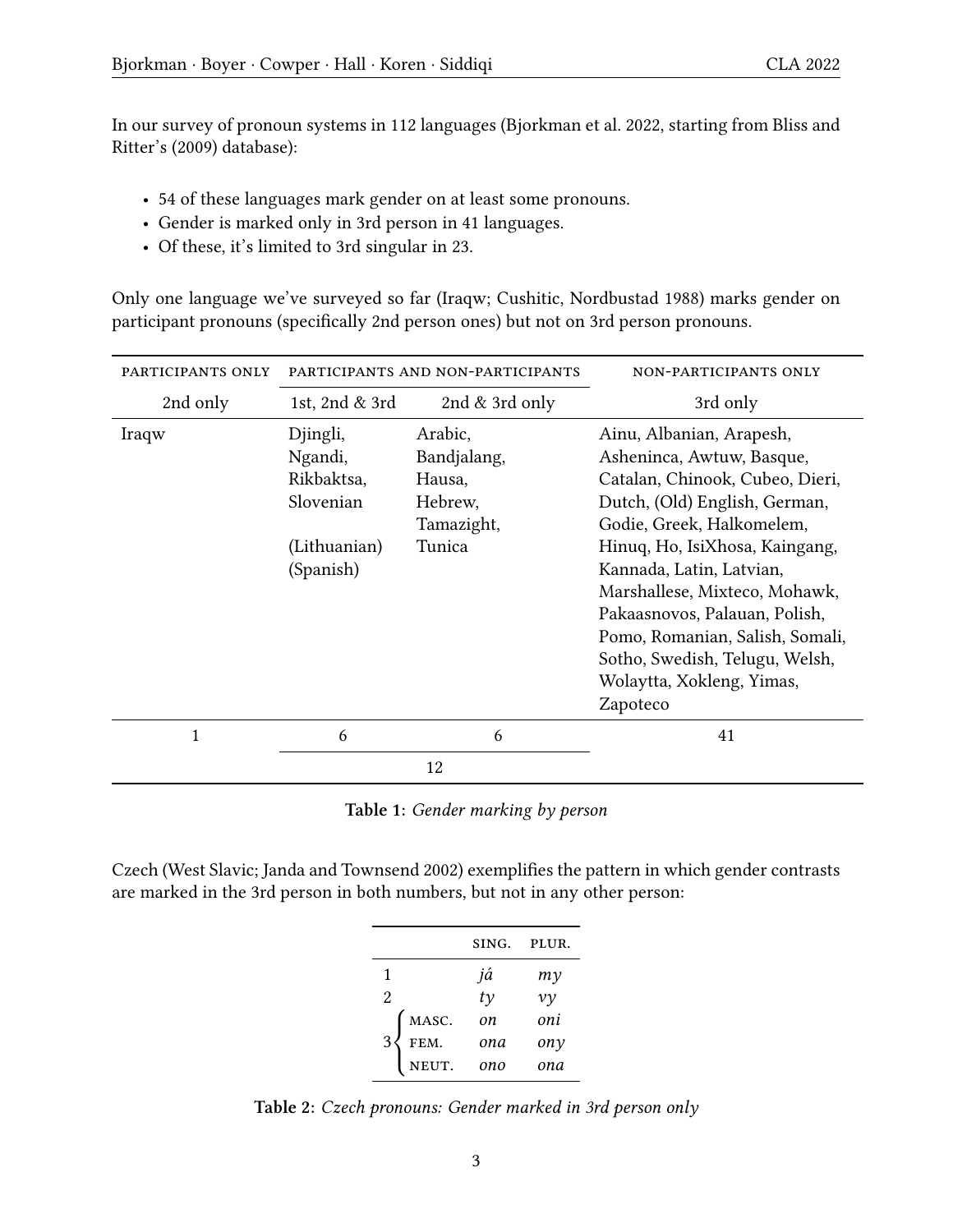3  $\sqrt{ }$ 

| ັ |  |                  |  |
|---|--|------------------|--|
|   |  | SING. DUAL PLUR. |  |
|   |  | wan nan nom      |  |
|   |  | jen an om        |  |

fem. *tej*

non-fem. *rej*

Awtuw (Sepik; [Feldman](#page-14-5) [1986\)](#page-14-5) exemplifies the pattern in which gender contrasts are more narrowly confined to 3rd singular:

**Table 3:** *Awtuw pronouns: Gender marked in 3rd person singular only*

*ræw rom*

# <span id="page-3-0"></span>**3 The theoretical challenge**

We adopt the basic assumptions of Distributed Morphology([Halle and Marantz](#page-14-6) [1993,](#page-14-6) [1994;](#page-14-7) [Harley](#page-14-8) [and Noyer](#page-14-8) [1999](#page-14-8)). Most importantly:

- **Late insertion:** Vocabulary items (VIs) are inserted in the mapping to PF to spell out combinations of features.
- **Underspecification:** To be eligible for insertion, a VI need not realize all the syntactic features on the element being exponed—it just can't realize any features that aren't there. Underspecified VIs may be compatible with multiple slots in a paradigm.

**Competition:** In the realization of any set of features, the most specified compatible VI is selected.

We also assume what [Cowper and Hall](#page-14-9) [\(2017](#page-14-9)) call a **neo-parametric** approach to the features and the syntactic structures in which they appear:

- Features are not universal; the mechanism for acquiring them is [\(Cowper and Hall](#page-14-10) [2014\)](#page-14-10).
- The syntactic configuration of features is also not universal, but is constrained by the requirements of feature-checking and semantic composition.

Within this framework, there are various ways to account for asymmetries. We'll start by considering a few that won't work here.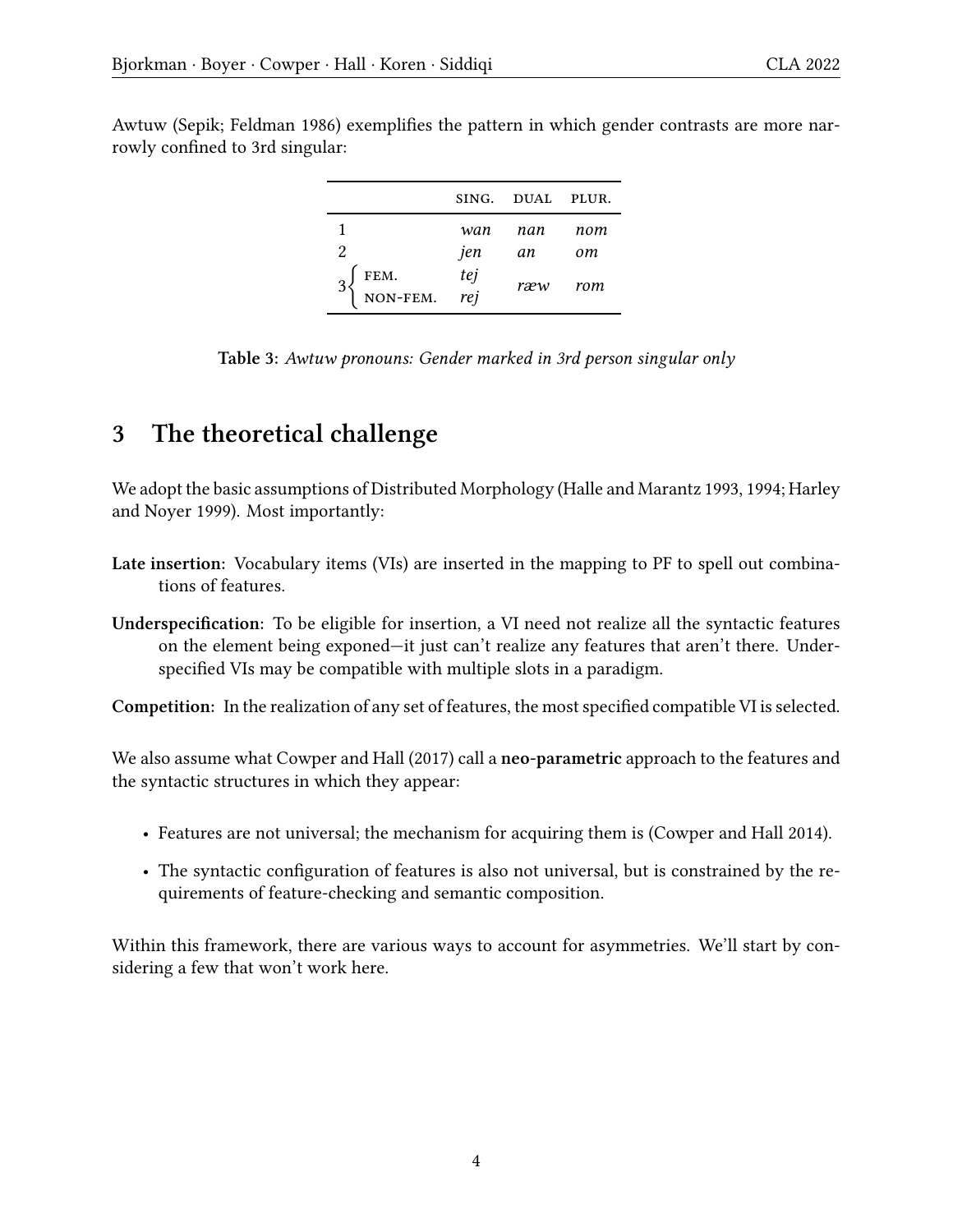#### <span id="page-4-0"></span>**3.1 Feature geometry**

Feature geometry offers a DM-compatible way to encode (if not explain) feature dependencies.

In contemporary work, this is often the first type of explanation syntacticians think of for the types of feature dependencies we find in upstaging.

For example, [Harley and Ritter](#page-14-11) [\(2002\)](#page-14-11) account for [Greenberg'](#page-14-0)s [\(1966](#page-14-0): 74) Universal 36 ("If a language has the category of gender, it always has the category of number") by making class (gender) dependent on INDIVIDUATION (number):

(4) [Harley and Ritter'](#page-14-11)s([2002](#page-14-11): 486) feature geometry for pronouns



But there's no good way of making gender dependent on 3rd person:

- In privative feature systems, 3rd person is represented by the *absence* of a feature such as [person]([Bonet](#page-13-2) [1991\)](#page-13-2), [participant] [\(Harley and Ritter](#page-14-11) [2002](#page-14-11)) or [prox] [\(Ackema and](#page-13-3) [Neeleman](#page-13-3) [2013](#page-13-3)).
- In binary systems (e.g., [Noyer](#page-14-12) [1992](#page-14-12); [Harbour](#page-14-13) [2016](#page-14-13); [Cowper and Hall](#page-14-14) [2019\)](#page-14-14), 3rd person is typically represented by negative feature values.
- So there's no feature that 3rd person has and 1st and 2nd lack.

And feature geometry in general can't account for the kind of typological interaction we see between gender and person:

- If the geometry is universal, gender can't be dependent on 3rd person, because several languages mark gender on participants, too.
- If the geometry is variable, it can't explain why gender marking on participants only (as in Iraqw) is so much rarer than gender marking in 3rd person only.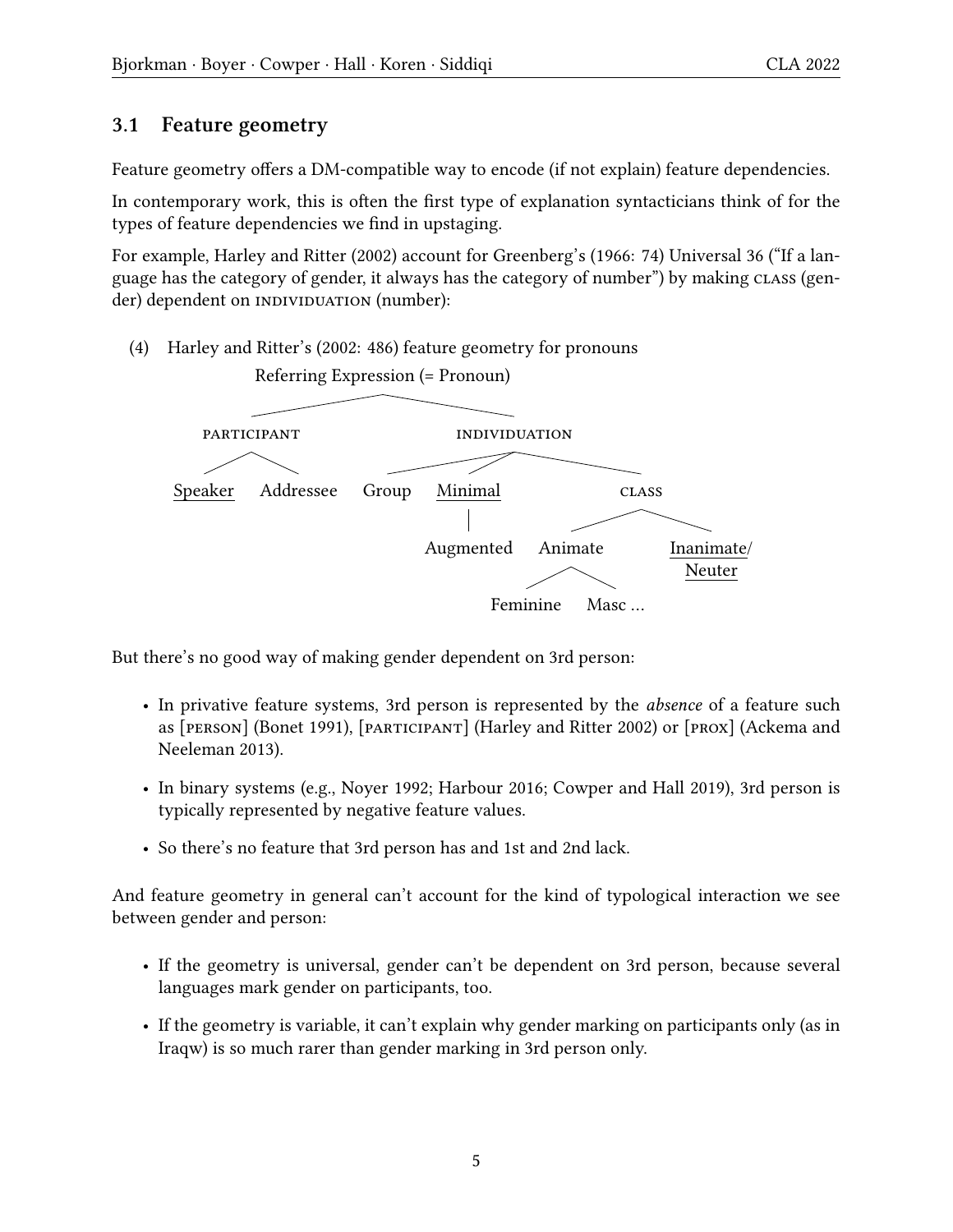#### <span id="page-5-0"></span>**3.2 Impoverishment**

In Distributed Morphology, the operation **Impoverishment** ([Bonet](#page-13-2) [1991](#page-13-2); [Halle and Marantz](#page-14-6) [1993](#page-14-6)) can delete features.

So we could try saying that many (but not all) languages delete gender features in the context of [participant], for example.

Unlike feature geometry, Impoverishment offers a way of saying that some marked feature will be realized only in the *absence* of another marked feature.

<span id="page-5-1"></span>But this isn't explanatory, as illustrated in Table [4](#page-5-1):



**Table 4:** *Korana, Québécois, and unattested singular pronoun paradigms*

- Table [4](#page-5-1)a shows the singular pronouns of Korana (Central Khoisan), which distinguish gender in all persons([Siewierska](#page-14-2) [2013](#page-14-2), citing [Meinhof](#page-14-15) [1930](#page-14-15)).
- The gender-in-3rd-person-only pattern is represented in Table [4b](#page-5-1) by Québécois. This pattern is derivable by an Impoverishment rule deleting the marked gender feature (noncrucially assumed here to be [fem]) in the context of marked person ([part]).
- But an equally simple and natural Impoverishment rule could delete [PART] in the context of [FEM], generating the unattested paradigm in Table [4](#page-5-1)c, with distinct pronouns for  $I_M$ , 'you<sub>M</sub>', and 'he', but a single form for 'I<sub>F</sub>/you<sub>F</sub>/she').

So we're back to the question of why person upstages gender, and not vice versa.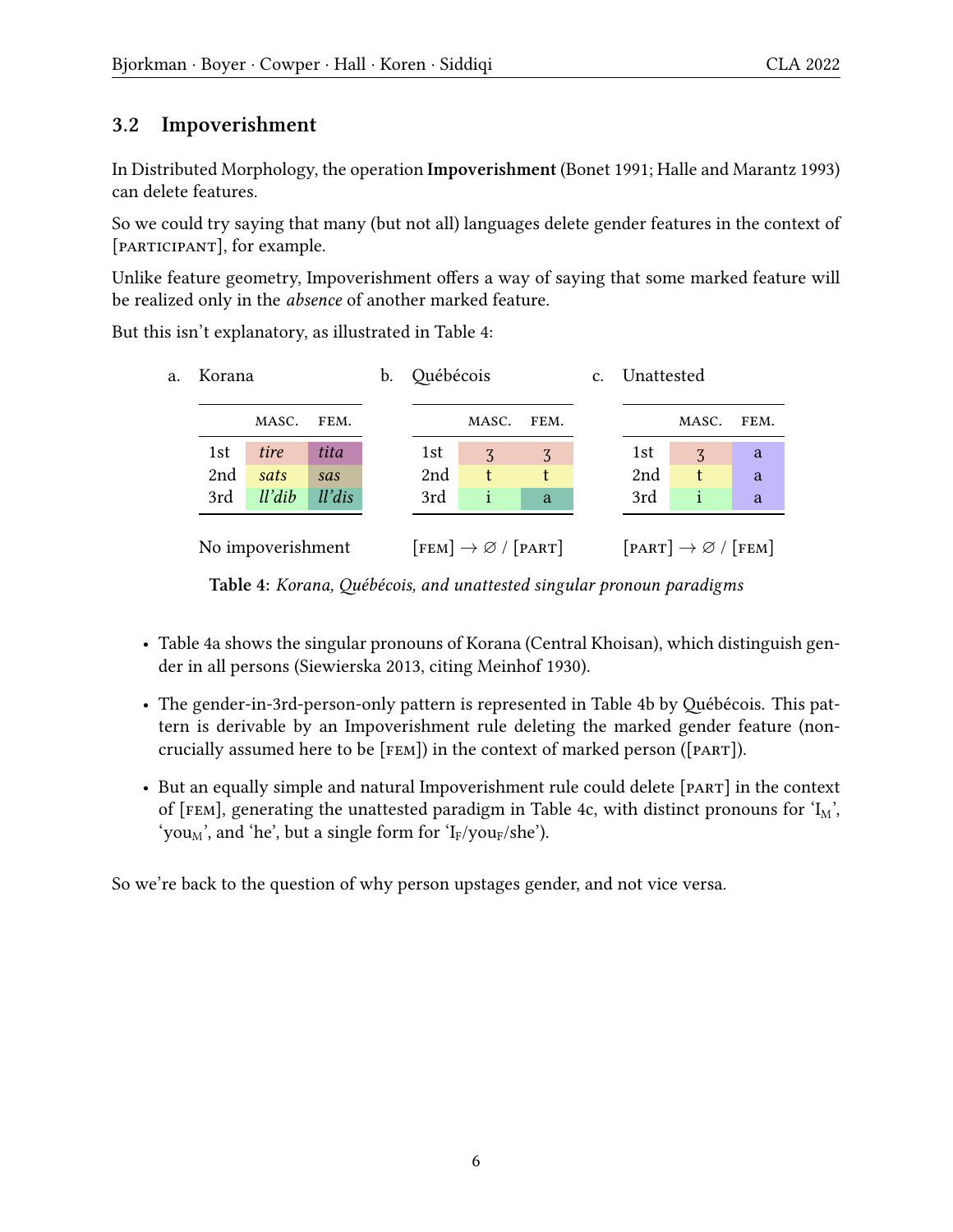#### <span id="page-6-0"></span>**3.3 Syntactic structure**

Alternatively, we could try to locate the solution in the **syntactic structure**.

3rd person pronouns often pattern with demonstratives (see, e.g., [Ritter](#page-14-16) [1995](#page-14-16); [Diessel](#page-14-17) [1999](#page-14-17)).

So we might try positing that (in at least some languages) 3rd person pronouns have an additional layer of syntactic structure that participant pronouns lack, and that gender features are on this additional head.

([5](#page-6-2)) shows what this might look like with D as the additional head:

<span id="page-6-2"></span>(5) Structures with gender on D

| a. 3rd person    | b. 1st or 2nd person |
|------------------|----------------------|
| DP               | $\phi$ P             |
|                  |                      |
| $\phi$ P         | [PARTICIPANT]        |
|                  |                      |
| $(\text{[FEM]})$ | ([AUTHOR])           |

But why should this be? What would prevent a D head from combining with a *ϕ*P that contains [participant]?

### <span id="page-6-1"></span>**4 Proposal**

Our proposal: participant and non-participant *ϕ*Ps have different semantic types.

This builds on [Bjorkman et al.](#page-13-4)'s [\(2019](#page-13-4)) analysis of Heiltsuk. (See also [Cowper and Hall](#page-14-18) [In press](#page-14-18) on Marshallese.)

#### **4.1 Background: The Heiltsuk story**

Heiltsuk (Wakashan), known as Haíɫzaqvḷa by its speakers, is the language of the Heiltsuk nation, located on the Pacific coast within the province of British Columbia. All data we cite here comes from [Rath](#page-14-19) ([1981\)](#page-14-19), a descriptive grammar and dictionary.

Heiltsuk has demonstratives and third-person pronouns that indicate proximity to the speaker, ones indicating proximity to the addressee, and ones indicating neither, but none indicating proximity to a third person.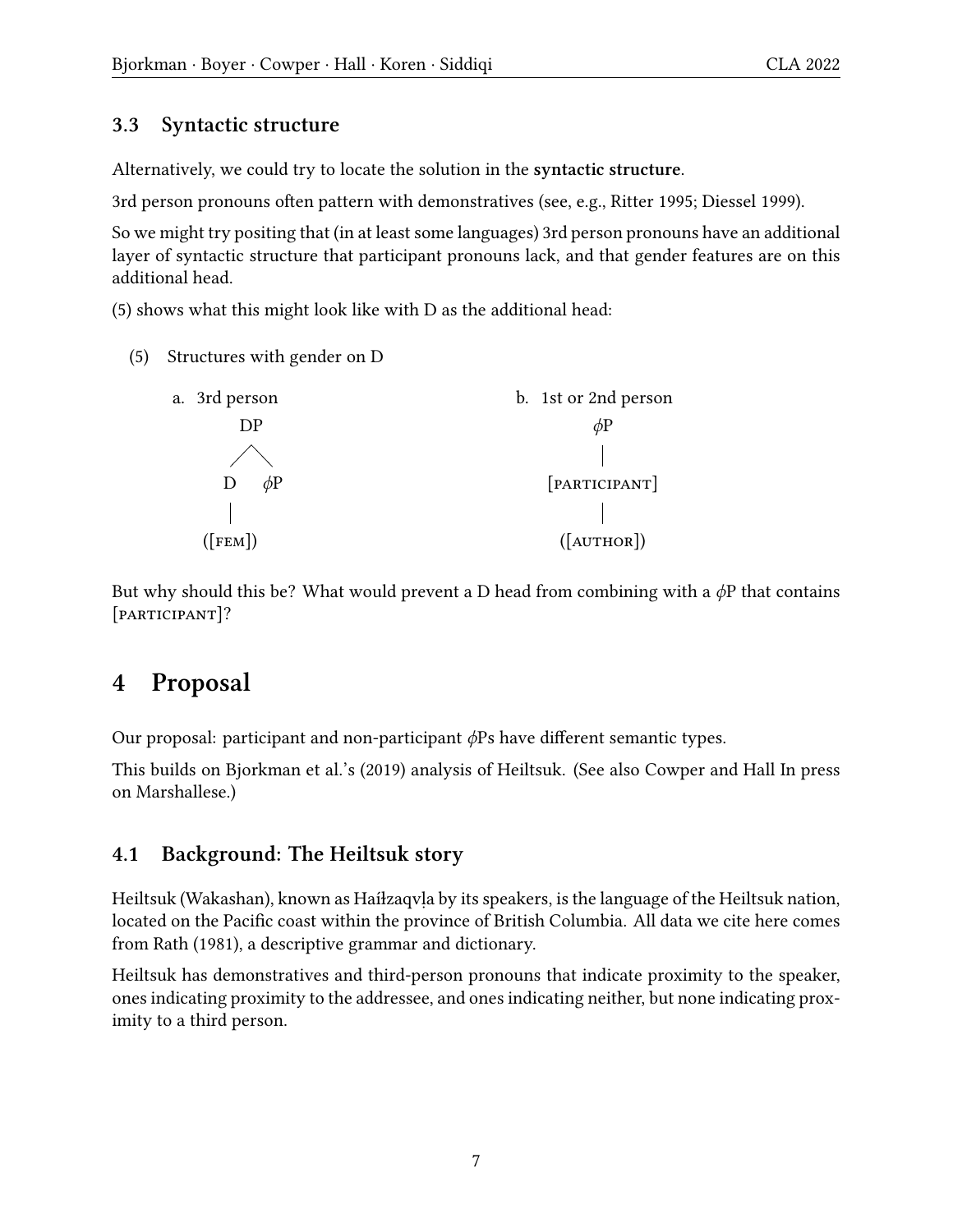This is illustrated by the demonstrative paradigm in [\(6\)](#page-7-0): I–II are speaker-oriented; III–IV are addressee-oriented; and V–VII are not proximal to either discourse participant.

<span id="page-7-0"></span>(6) Heiltsuk demonstratives [\(Rath](#page-14-19) [1981](#page-14-19): 87–88, 91, cited in [Bjorkman et al.](#page-13-4) [2019](#page-13-4): 575, 582)

| <b>CLITIC</b>                       | <b>FULL</b>  | <b>GLOSS</b>                                                                               |
|-------------------------------------|--------------|--------------------------------------------------------------------------------------------|
|                                     |              | I gay <sup>w</sup> gáq <sup>w</sup> 'this' (here with me)                                  |
| II gats $\chi^w$ gátsq <sup>w</sup> |              | 'this' (here with me, invisible)                                                           |
|                                     |              | III $qu\chi^w$ quarallel quarter and the vital you)                                        |
|                                     |              | IV $qu\chi^w$ ts $\chi^w$ qu' $\chi^w$ tsq <sup>w</sup> 'that' (there with you, invisible) |
| V $q i \chi^w$ $q i q^w$            |              | 'that' (over there / under discussion)                                                     |
|                                     |              | VI $q$ its $\chi^w$ aits $q^w$ 'that' (over there / under discussion, invisible)           |
| VII $qki\chi^w$                     | $q$ kí $q^w$ | 'that' (absent / gone)                                                                     |

Theoretical tools adapted from [Harbour](#page-14-13) [\(2016](#page-14-13)):

- Person ontology:
	- **–** Unique author (*i* )
	- **–** Unique addressee (*u* )
	- **–** Arbitrarily many others (*o, o ′ , o ′′ , o ′′′ , . . .*)
- Person features:  $[\pm \text{author}, \pm \text{participant}]$  (see also [Cowper and Hall](#page-14-14) [2019](#page-14-14))
- A locative element *χ*

[Bjorkman et al.](#page-13-4) ([2019](#page-13-4)) treat *χ* as a function from individuals (type e) to the property of being near those individuals (type  $\langle e, t \rangle$ ):

(7)  $\llbracket \chi \rrbracket \approx \lambda x \cdot \lambda y \cdot \text{NEAR}(y, x)$ 

Features denoting discourse participants—i.e., person feature bundles with a  $+$  value for at least one of [*±*participant] or [*±*author]—are of semantic type e, and can combine with the locative function *χ*:

(8) a. 
$$
\begin{bmatrix} + \text{author} \\ - \text{participant} \end{bmatrix} = i
$$
 b.  $\begin{bmatrix} - \text{author} \\ + \text{participant} \end{bmatrix} = u$  c.  $\begin{bmatrix} + \text{author} \\ + \text{participant} \end{bmatrix} = iu$ 

The feature combination [*−*author, *−*participant] is not of type e. Rather than denoting an individual, it denotes the property of not being a discourse participant, and is of type *⟨*e, t*⟩*:

(9) 
$$
\begin{bmatrix} -\text{author} \\ -\text{participant} \end{bmatrix} = \lambda x. x \in \{0, 0', 0'', 0''', \ldots\}
$$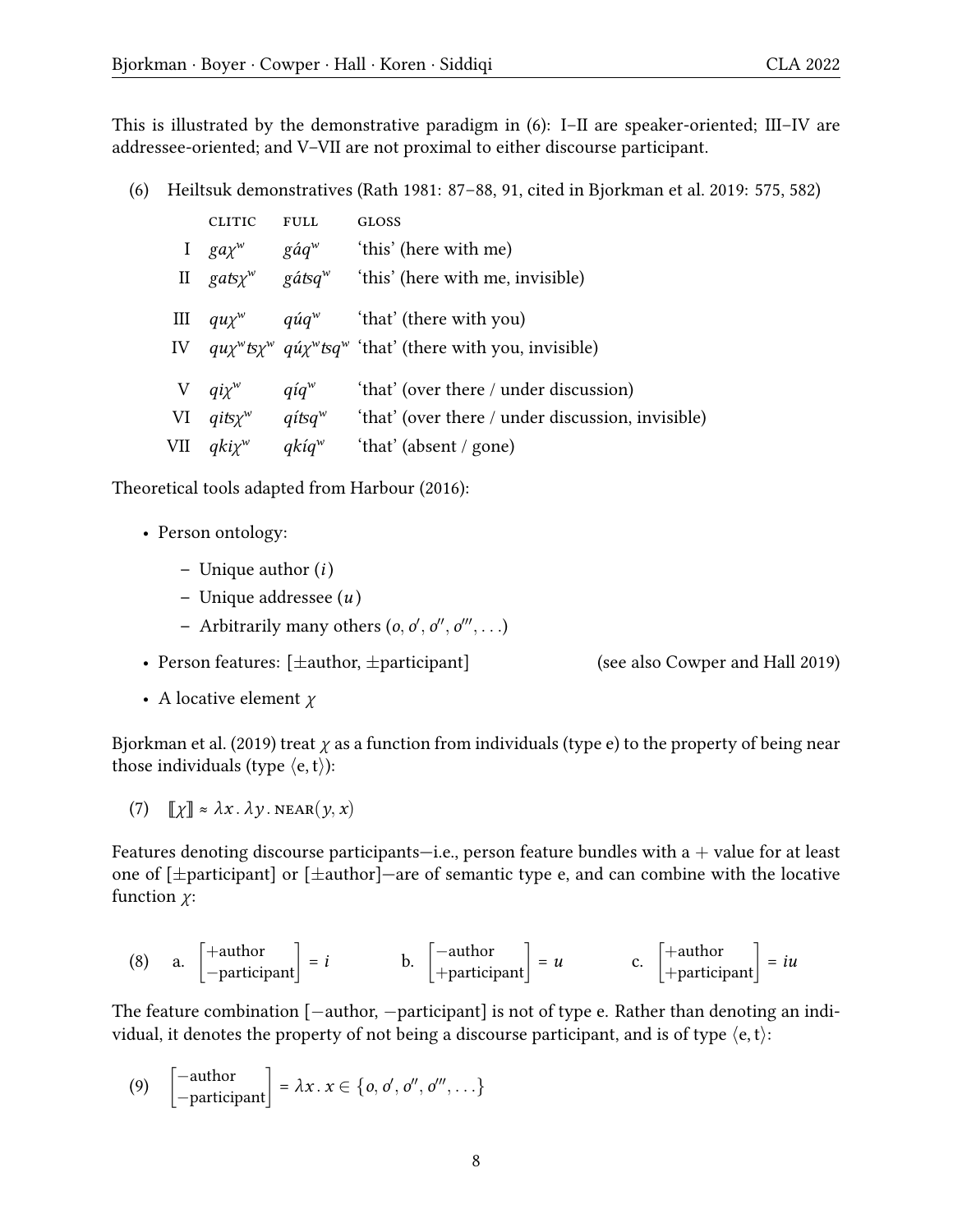A $\pi$ P with first- or second-person features can be an argument by itself, as in ([10\)](#page-8-0).

<span id="page-8-2"></span><span id="page-8-1"></span>A *π*P with third-person features, as in([11\)](#page-8-1), or one in which participant features combine with *χ*, as in [\(12\)](#page-8-2), needs an additional head (D) to make it into an e-type argument.

<span id="page-8-0"></span>

#### **4.2 Back to the typological question at hand**

Suppose that gender, unlike *χ*, can only compose with something of type *⟨*e, t*⟩*, which they modify intersectively as in [\(13\)](#page-8-3):

<span id="page-8-3"></span>(13) a.  $\left[\text{MASC}\right] = \lambda F \cdot \lambda x \cdot F(x) \& \text{MASCULINE}(x)$ b. ⟦fem⟧ = *λF.λx.F*(*x*) & feminine(*x*)

> (where MASCULINE $(x)$  and FEMININE $(x)$  can refer to biosocial and/or grammatical gender, depending on the system; we assume other kinds of gender/animacy/noun class features work the same way)

Additional assumptions:

- Pronouns are built on a nominal core (*n*), which is of type *⟨*e, t*⟩*. This is analogous to the 'referring expression' root node of [Harley and Ritter](#page-14-11)'s([2002](#page-14-11)) feature geometry.
- Rather than directly denoting either e-type participants or *⟨*e, t*⟩*-type third persons, person feature bundles are functions from *⟨*e, t*⟩* to those types.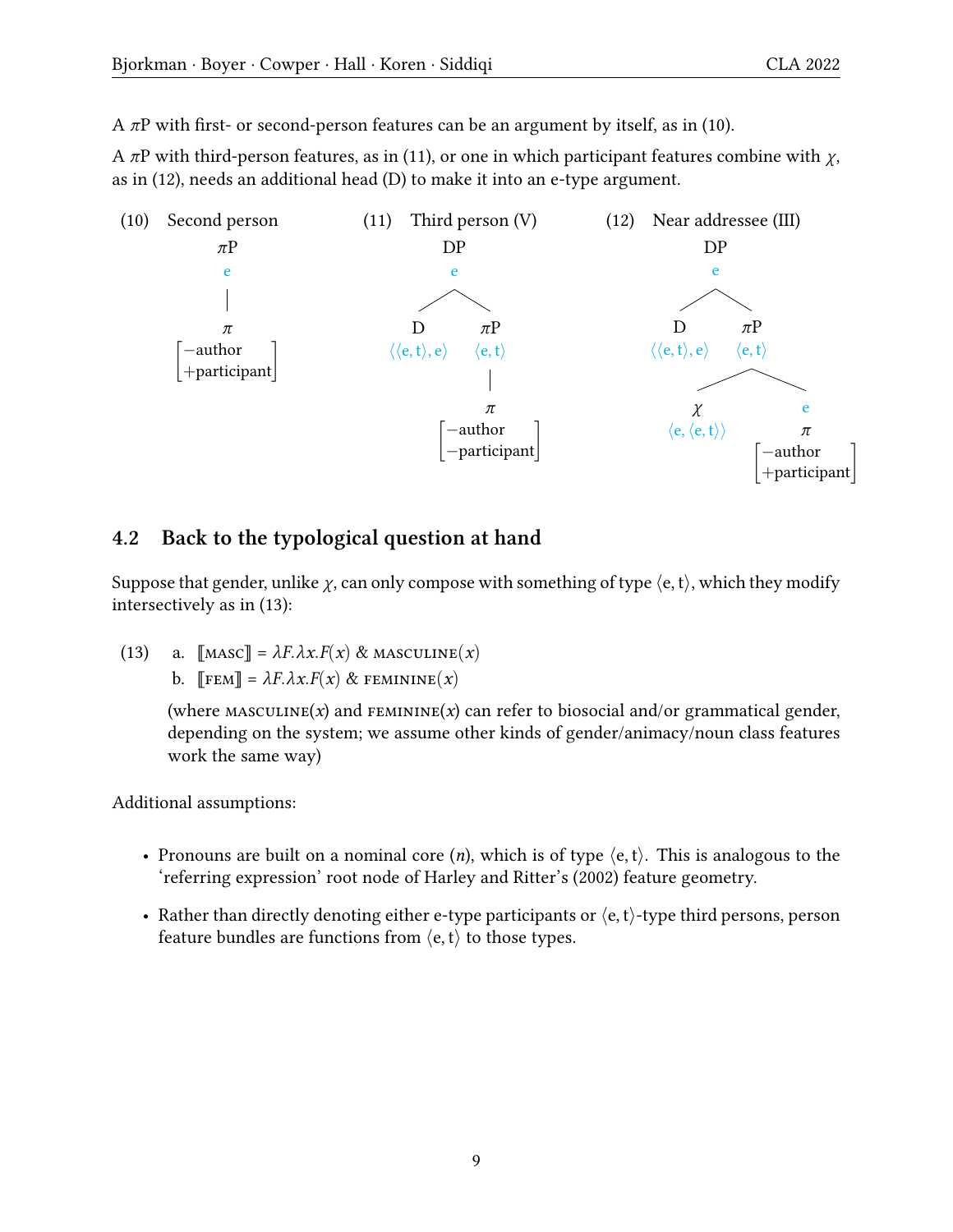If gender is structurally higher than person, then features like those in [\(13](#page-8-3)) will be able to compose with third persons, but not with participants:



In such a system, only third-person pronouns can have gender features at all; gender contrasts are systematically excluded from the first and second person.

But if gender features are structurally below person features, they will be freely able to combine:



This predicts two types of systems:

- Languages with gender above person can have gender contrasts only in third-person pronouns.
- Languages with gender below person can have gender contrasts in all persons.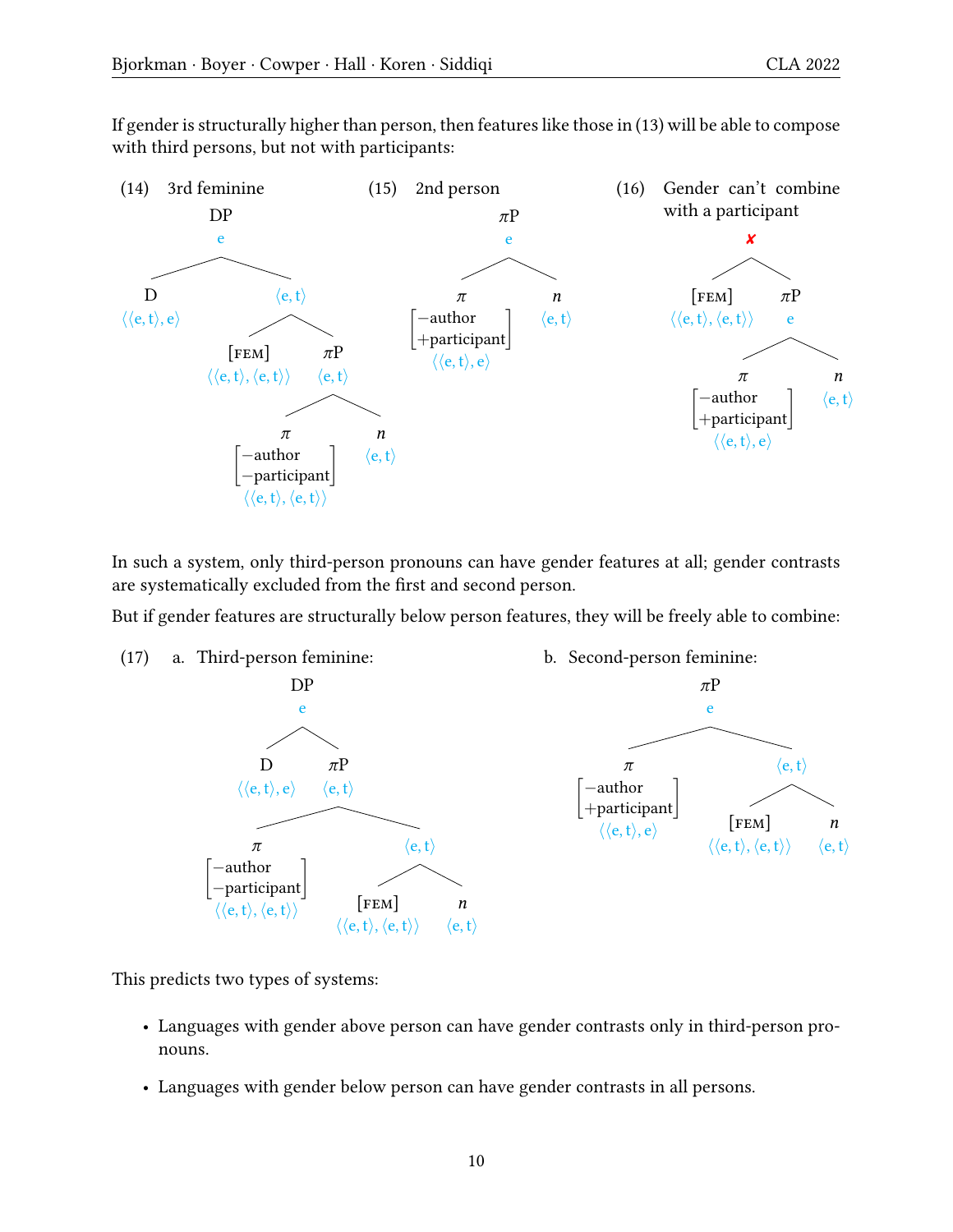The Iraqw pattern—with gender marking in second person but not third—is not ruled out by this typology, but it's not predicted to be common, either. Under our story, Iraqw would have to have gender low (allowing featural contrasts in all persons), but coincidentally lack distinct vocabulary items to realize those contrasts in third (and first) person.

How does this relate to things other people have said about gender?

- This departs from [Kramer'](#page-14-20)s([2016](#page-14-20)) arguments that gender is always low, on N or *n*.
- Like [Ritter](#page-14-21) [\(1993](#page-14-21)), we posit that the locus of gender varies cross-linguistically.

(More specifically, [Ritter](#page-14-21) says that gender is low in full DPs in Hebrew; since Hebrew has gender marking on participants, we would also place gender low in Hebrew pronouns.)



**Table 5:** *Hebrew singular clitic pronouns*

# <span id="page-10-0"></span>**5 Conclusions: Remaining puzzles and further research**

Two remaining patterns without an explanation:

- 1. Among participant pronouns, second person is more likely to show gender contrasts than first.
- 2. In all persons, singular pronouns are more likely to show gender than plural.

#### **5.1 An asymmetry between participants?**

Gender is more likely to appear in second persons than in first persons.

• Of 13 languages that show gender on participants, half (7) do not show gender in first persons; **none** show gender in first person but not in second.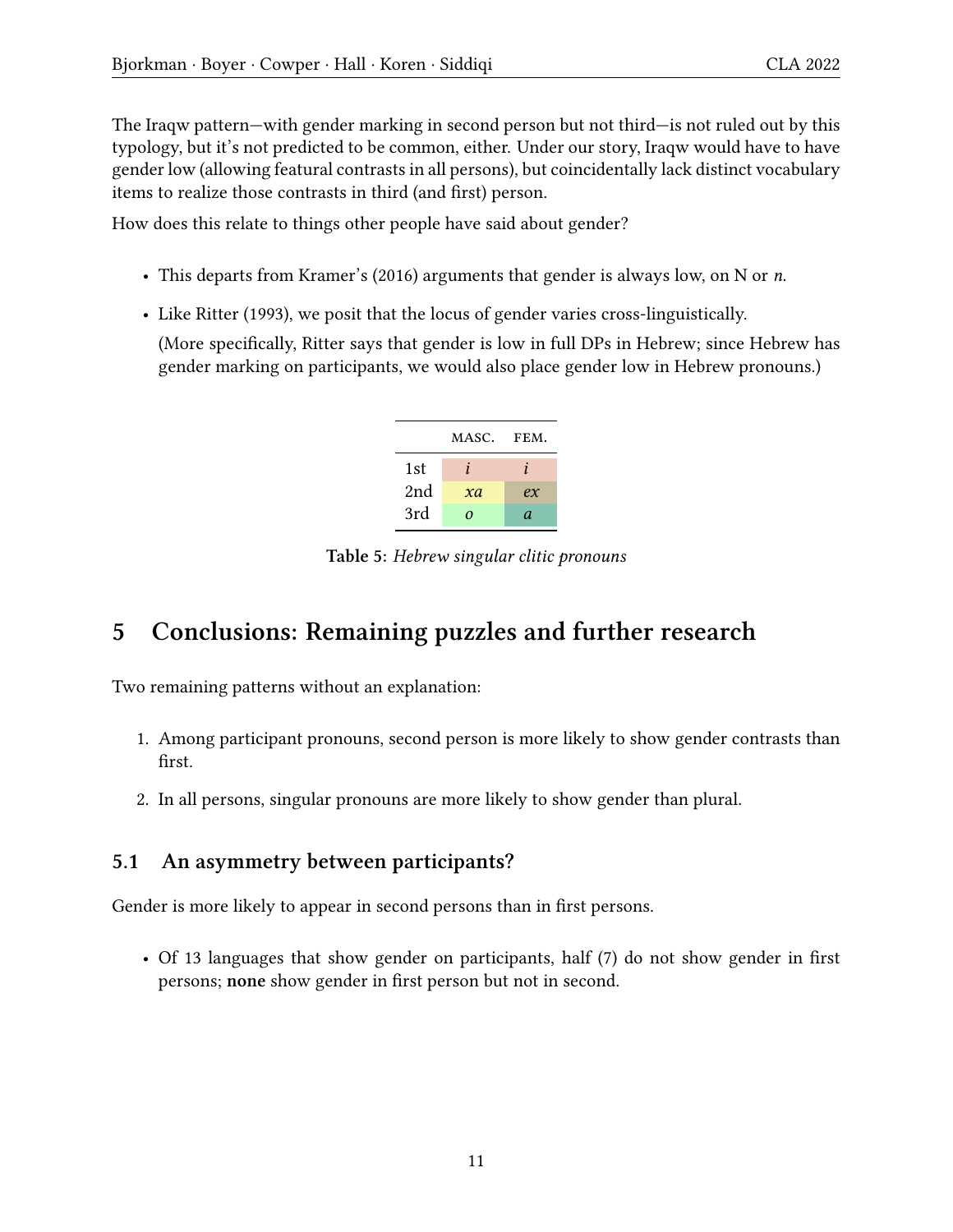| PARTICIPANTS ONLY | PARTICIPANTS AND NON-PARTICIPANTS                                           |                                                                     | NON-PARTICIPANTS ONLY                                                                                                                                                                                                                                                                                                                                                                                |
|-------------------|-----------------------------------------------------------------------------|---------------------------------------------------------------------|------------------------------------------------------------------------------------------------------------------------------------------------------------------------------------------------------------------------------------------------------------------------------------------------------------------------------------------------------------------------------------------------------|
| 2nd only          | 1st, 2nd & 3rd                                                              | 2nd $&$ 3rd only                                                    | 3rd only                                                                                                                                                                                                                                                                                                                                                                                             |
| Iraqw             | Djingli,<br>Ngandi,<br>Rikbaktsa,<br>Slovenian<br>(Lithuanian)<br>(Spanish) | Arabic,<br>Bandjalang,<br>Hausa,<br>Hebrew,<br>Tamazight,<br>Tunica | Ainu, Albanian, Arapesh,<br>Asheninca, Awtuw, Basque,<br>Catalan, Chinook, Cubeo, Dieri,<br>Dutch, (Old) English, German,<br>Godie, Greek, Halkomelem,<br>Hinuq, Ho, IsiXhosa, Kaingang,<br>Kannada, Latin, Latvian,<br>Marshallese, Mixteco, Mohawk,<br>Pakaasnovos, Palauan, Polish,<br>Pomo, Romanian, Salish, Somali,<br>Sotho, Swedish, Telugu, Welsh,<br>Wolaytta, Xokleng, Yimas,<br>Zapoteco |
| $\mathbf{1}$      | 6                                                                           | 6                                                                   | 41                                                                                                                                                                                                                                                                                                                                                                                                   |
|                   |                                                                             | 12                                                                  |                                                                                                                                                                                                                                                                                                                                                                                                      |

**Table [1](#page-2-0)** (repeated): *Gender marking by person*

**Further complication:** Lithuanian and Spanish show gender in participants only because the non-pronominal member of a compound pronoun is inflected for gender.

|   |               | SING.     | <b>DUAL</b>                                               | PLUR.               |
|---|---------------|-----------|-----------------------------------------------------------|---------------------|
|   | MASC.<br>FEM. | àš        | $m\dot{u}$ + $du$<br>$m\dot{u}$ + $dv$ i                  | $m\tilde{e}s$       |
| 2 | MASC.<br>FEM. | tù        | $j\dot{u}$ +du<br>$j\mathbf{\hat{u}}+d\mathbf{\hat{v}}$   | $j\tilde{\bar{u}}s$ |
| 3 | MASC.<br>FEM. | jis<br>jì | $ji\tilde{e}$ +du, ju $\tilde{o}$ +du<br>jiẽ+dvi, juõ+dvi | jiẽ<br>jõs          |

**Table 6:** *Lithuanian nominative pronouns([Ambrazas](#page-13-5) [1997;](#page-13-5) [Plank and Schellinger](#page-14-1) [1997\)](#page-14-1)*

• We arguably should therefore set these two languages aside.

Of the remaining 11 languages with at least some gender contrasts in participant pronouns:

- 7 mark gender in second person but not in first;
- 4 mark gender in all persons;
- and none mark gender in first person but not second.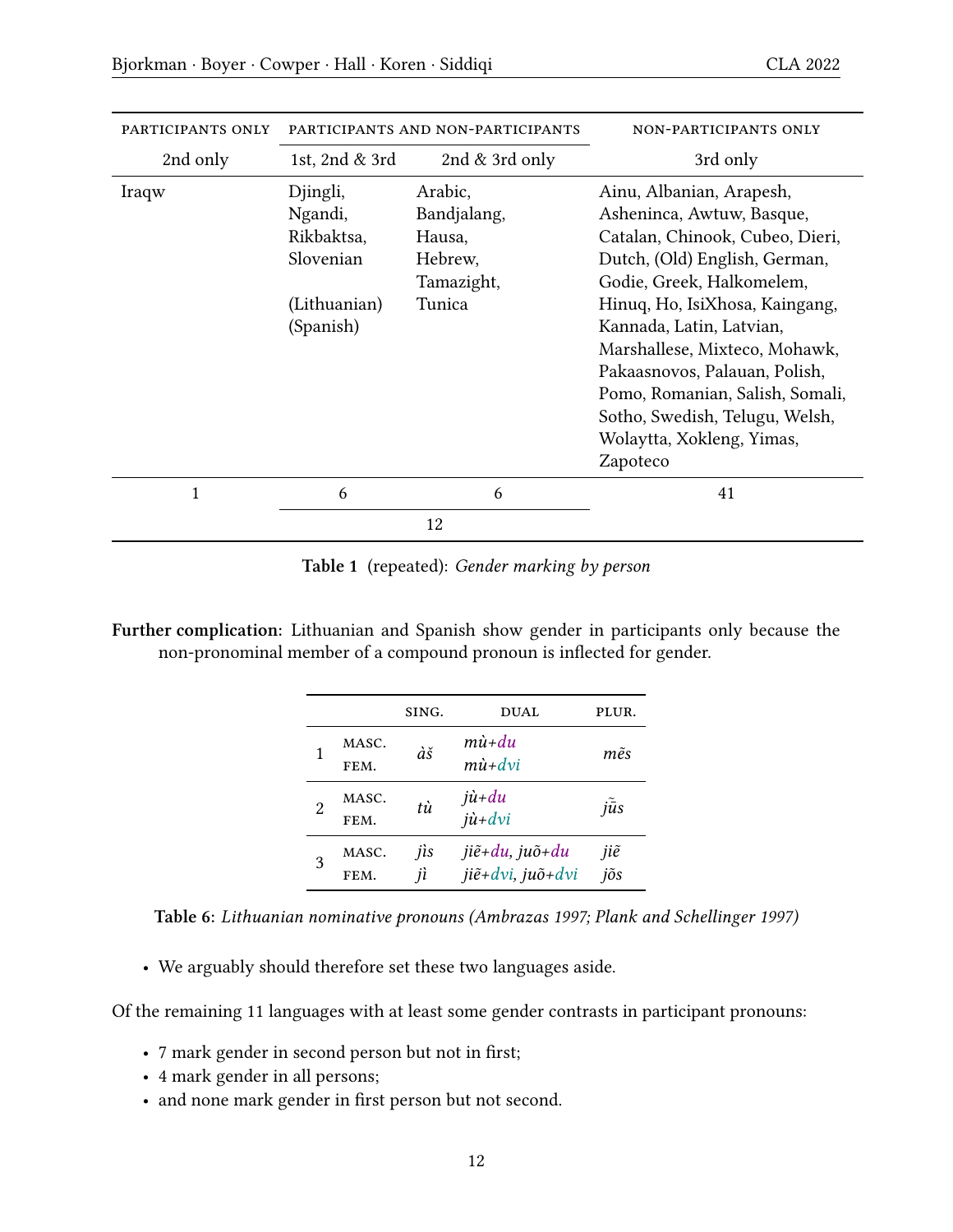Under our proposal, the four languages with gender in both participants are the ones that are taken to be typical of this set; we would explain them as exhibiting 'low' gender.

- Languages marking gender in 2nd person but not 1st would still have to have low gender, if we are correct in analyzing these as involving accidental syncretism.
- A possible—if unsatisfying—explanation is that gender contrasts in first person but not second are possible in principle, but accidentally absent from our sample.
- A slightly more systematic explanation would be that there is a further structural distinction that comes with multiple possible interactions with number and gender.
- We need to examine more languages—and look at these in more depth—to see whether this apparent asymmetry is robust, and if so, how to account for it.

#### **5.2 Interaction with number**

Gender also interacts with number:

- 17 of the 54 languages (31%) mark gender only in singular.
- Only two (4%), Marshallese and Palauan, mark gender only in the plural.

This asymmetry is even more pronounced in the 41 languages where gender contrasts are expressed only in the third person:

- 23 of these 41 (56%) mark gender in both 3sg and 3pl.
- 16 of the 41 (39%) mark gender only in 3sg.
- Marshallese and Palauan are the other 5%.

| <b>ALL NUMBERS</b>          | <b>SINGULAR ONLY</b>         | PLURAL ONLY  |
|-----------------------------|------------------------------|--------------|
| Ainu, Albanian, Arapesh,    | Awtuw, Chinook, Cubeo,       | Marshallese, |
| Asheninca, Basque, Catalan, | Dieri, Dutch, (Old) English, | Palauan      |
| Godie, Greek, Halkomelem,   | German, Hinuq, Pomo,         |              |
| Ho, IsiXhosa, Kaingang,     | Salish, Somali, Swedish,     |              |
| Kannada, Latin, Latvian,    | Telugu, Welsh, Wolaytta,     |              |
| Mixteco, Mohawk,            | Xokleng                      |              |
| Pakaasnovos, Polish,        |                              |              |
| Romanian, Sotho, Yimas,     |                              |              |
| Zapoteco                    |                              |              |
| 23                          | 16                           | 2            |

**Table 7:** *Gender marking by number in languages where gender is marked in 3rd person only*

• Recall that in section [3.1](#page-4-0) we saw that [Harley and Ritter](#page-14-11)'s([2002](#page-14-11)) feature geometry encoded the interaction of **number** with gender, but not person.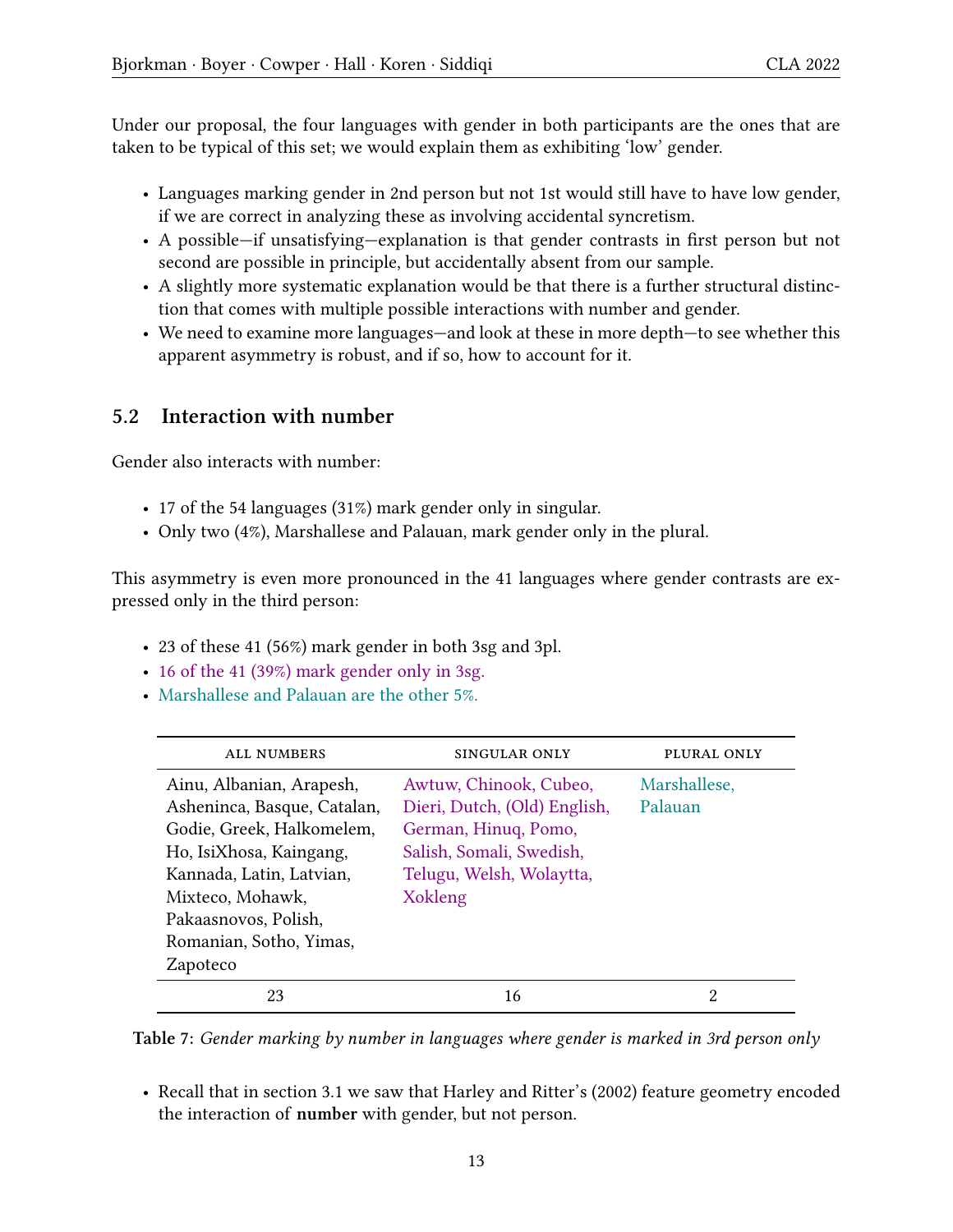• While our account links the interaction of person and gender to semantic interpretation, we have no such account for number and gender.

#### **5.3 Where we're going with this**

Figuring out how these features interact is part of our larger project on **morphological upstaging**.

- Person is the feature most likely to 'upstage' another in pronoun/demonstrative paradigms, followed by number([Bjorkman et al.](#page-13-0) [2022\)](#page-13-0).
- In pronouns and demonstratives, we've addressed an apparent tendency to realize person and number at the expense of gender.
- We've also begun looking at verbal agreement, where number so far appears to be the feature most likely to upstage another.

Our long-term goals:

- Identify which upstaging patterns seem robust enough to need explanation.
- Figure out how the features interact.

The story we've told about person and gender today shows one way to derive a 'preference' for one kind of feature over another without stipulating Impoverishment rules or changing the basic assumptions of DM vocabulary insertion. We want to know what other such preferences exist, and why.

### **References**

- <span id="page-13-3"></span>Ackema, Peter and Ad Neeleman. 2013. Person features and syncretism. *Natural Language & Linguistic Theory* 31(4): 901–950.
- <span id="page-13-5"></span>Ambrazas, Vytautas, ed. 1997. *Lithuanian grammar*. Vilnius: Baltos Lankos.
- <span id="page-13-4"></span>Bjorkman, Bronwyn, Elizabeth Cowper, Daniel Currie Hall, and Andrew Peters. 2019. Person and deixis in Heiltsuk pronouns. *Canadian Journal of Linguistics* 64(4): 574–591. doi: [10.1017/cnj.2019.13](https://dx.doi.org/10.1017/cnj.2019.13).
- <span id="page-13-0"></span>Bjorkman, Bronwyn M., Elizabeth Cowper, Daniel Currie Hall, Jennice Hinds, Louise Koren, and Dan Siddiqi. 2022. Morphological upstaging and 'markedness'. In *Proceedings of the 2021 annual conference of the Canadian Linguistic Association*, ed. Angélica Hernández and Chris Plyley, 13 pp. Canadian Linguistic Association.
- <span id="page-13-1"></span>Bliss, Heather and Elizabeth Ritter. 2009. A typological database of personal and demonstrative pronouns. In *The use of databases in cross-linguistic studies*, ed. Martin Everaert, Simon Musgrave, and Alexis Dimitriadis, 77–116. Berlin: Mouton de Gruyter.
- <span id="page-13-2"></span>Bonet, Eulalia. 1991. Morphology after syntax: Pronominal clitics in Romance. Doctoral dissertation, Massachusetts Institute of Technology.